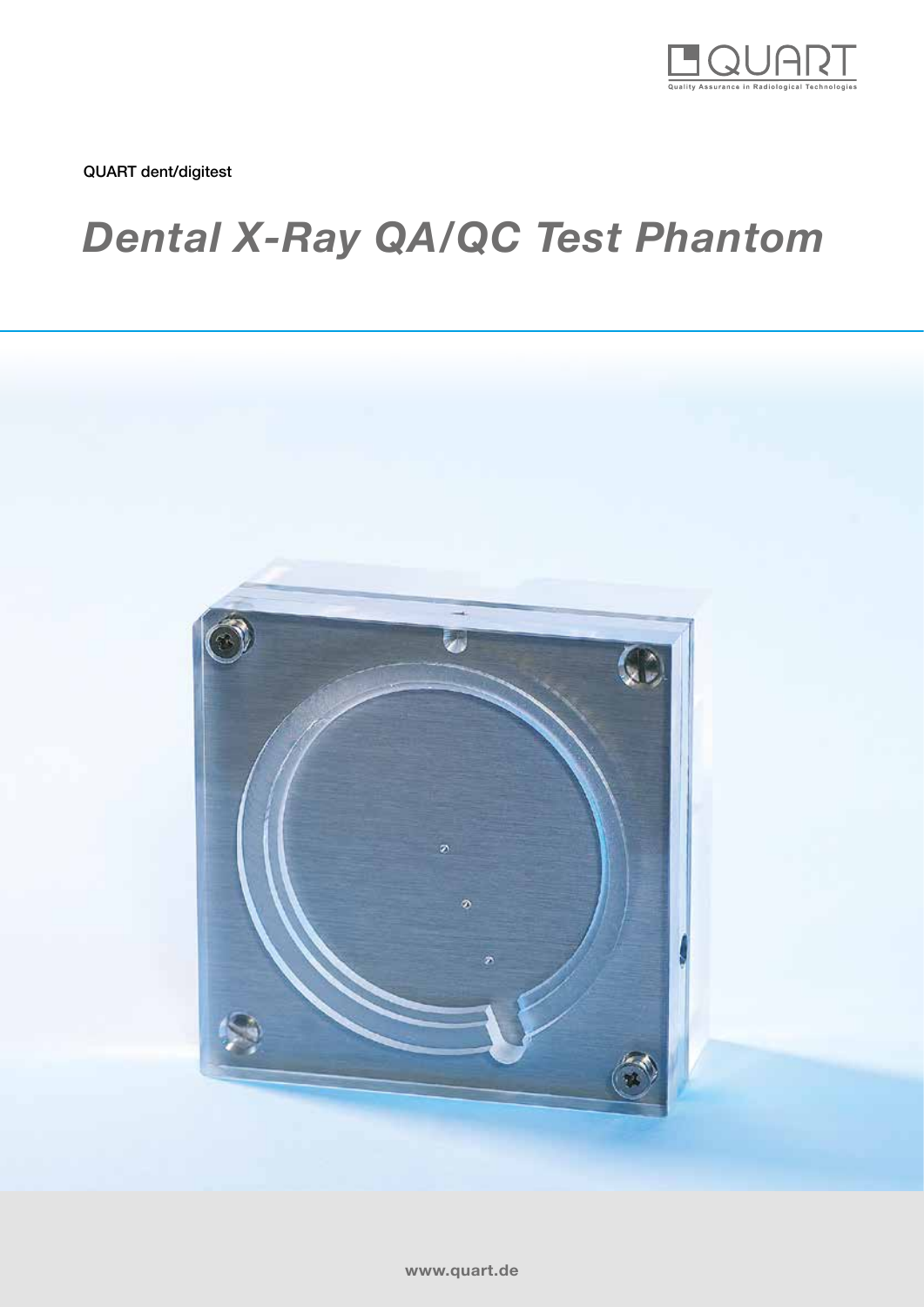# **QUART dent/digitest**

Test Phantom for Quality Assurance and Critical Examination of Dental X-Ray Equipment

The QUART dent/digitest phantom is designed to be used for QA/QC routine testing in Dental X-Ray applications ranging from intra-oral, panoramic to cephalometric equipment.

Only one exposure is required to collect all necessary parameters to determine the imaging quality of the x-ray equipment. After the exposure, the test image is evaluated visually.

The QUART dent/digitest line of phantoms fully comply with IEC 61223-3-4 and IEC 61223-2-7, DIN 6868-151 and DIN 6868-5 as well as IPEM, ÖNORM, PN-EN standards and AFSSAPS regulations.

### Phantom and Test Procedure

QC tests are carried out at initial equipment installation to establish a visual reference. On a regular routine basis, they are meant to ensure the constancy of the system's imaging capabilities. Any deterioration in imaging performance would be revealed by the visual evaluation of the test images. A single image of the QA/QC phantom contains a lot of crucial information for that purpose.

### Test Parameters

- \_ Spatial Resolution
- \_ Low-Contrast Resolution
- \_ Radiation Field Alignment
- \_ Image Homogeneity
- \_ Dose Equivalency Check
- \_ Artefacts, Image Flaws, etc.

### Customised Holder Design

For QA/QC performance at panoramic x-ray equipment a customised holder can be provided for fast and reproducible positioning of the phantom in the tomographic plane. Adaptors for a variety of systems are available:

| A.IAT                | <b>ART Plus Series</b>       |
|----------------------|------------------------------|
| BlueX                | PantOs Series                |
| <b>GENDEX</b>        | Orthoralix 8500/9200         |
| J. MORITA            | IC-5/Veraviewepocs           |
| KODAK-CARESTREAM     | K8000/K9000                  |
| <b>MYRAY</b>         | <b>Hyperion X Series</b>     |
| <b>OWANDY</b>        | Imax Series                  |
| <b>PLANMECA</b>      | Proline/ProOne/ProMax        |
| <b>RAY MEDICAL</b>   | Rayscan alpha Series         |
| <b>SIRONA</b>        | OP100/OP200/Orthophos Series |
| <b>SOREDEX</b>       | OP30/OP100/OP200             |
| VATECH/EWOO          | Pax/Picasso Series           |
| <b>VILLA Sistemi</b> | Rotograph Series             |
|                      |                              |

NB: The holder can be customised for any panoramic system.







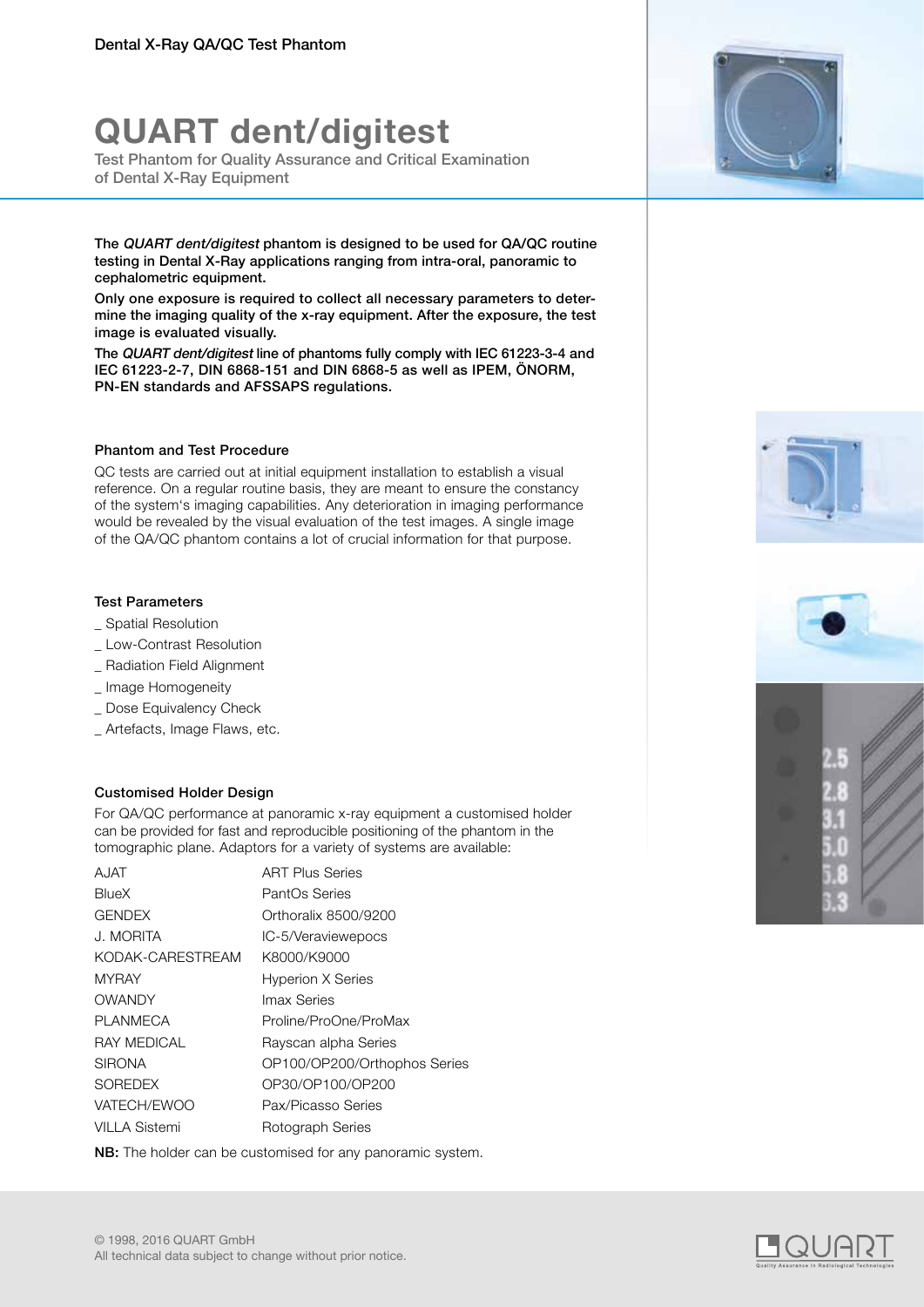# **QUART dent/digitest**

Test Phantom for Quality Assurance and Critical Examination of Dental X-Ray Equipment

### A Genuine History of Invention

In the mid 1990's QUART developed and designed the first dent/digitest QA/QC phantom. This phantom soon became the National Standard in Germany when it was described and represented in the DIN standard text. Some time later it was also discussed by the European IEC standard committee and became a standardised solution for Europe as well.

Until today the phantom has not changed much in its appearance. However, QUART added genuine features to further enhance the ease of use of the phantom: the separable design for precise panoramic and cephalometric testing, an enhanced geometric test, a customisable panoramic holder and a special holder solution for cephalometric systems.

### Phantom Description

- Separable Design for all dental modalities
- $\angle$  Size: 80 x 80 x 36 mm (L x W x H)
- \_ Slit to slide out intra-oral sensor without pulling the cable; also for secure sensor cable routing
- \_ 2-point fitting for cephalometric systems
- \_ V-nut for optional dent/digi H OPG holder fit (see accessories below)
- \_ 3 centring rings with different diameters to fit standard tubes
- \_ Slots for digital storage screen, intra-oral sensor, dose detector
- \_ 45° Line Pair test (2.5/2.8/3.1/5.0/5.8/6.3 Lp/mm; 0.05 Pb)
- $-4$  Low Contrast objects ( $\varnothing$  2.5/2/1.5/1 mm)
- \_ Integrated filtration 6 mm Al (purity 99.5 % guaranteed)

### Delivery includes

- QUART dent/digitest 2.1 or 3.1 Test Phantom
- QUART dent/digi H Phantom Holder (optional)
- QUART cu08 Added Filtration for pano/ceph (optional)
- $\checkmark$  Manuals
- $\checkmark$  Transport Case with Foam Insert

### **Also available**

QUART dent/digi H uni Universal tripod stand QUART dido/EASY Constancy Test Dosemeter

Variety of customised Holders QUART dentII Phantom for Conventional Dental QA/QC QUART dentII mpc Phantom Holder for conventional pano/ceph QUART cu10d Added DIN complient filtration QUART dent/digitest M1/M2 Manufacturer Test Phantom